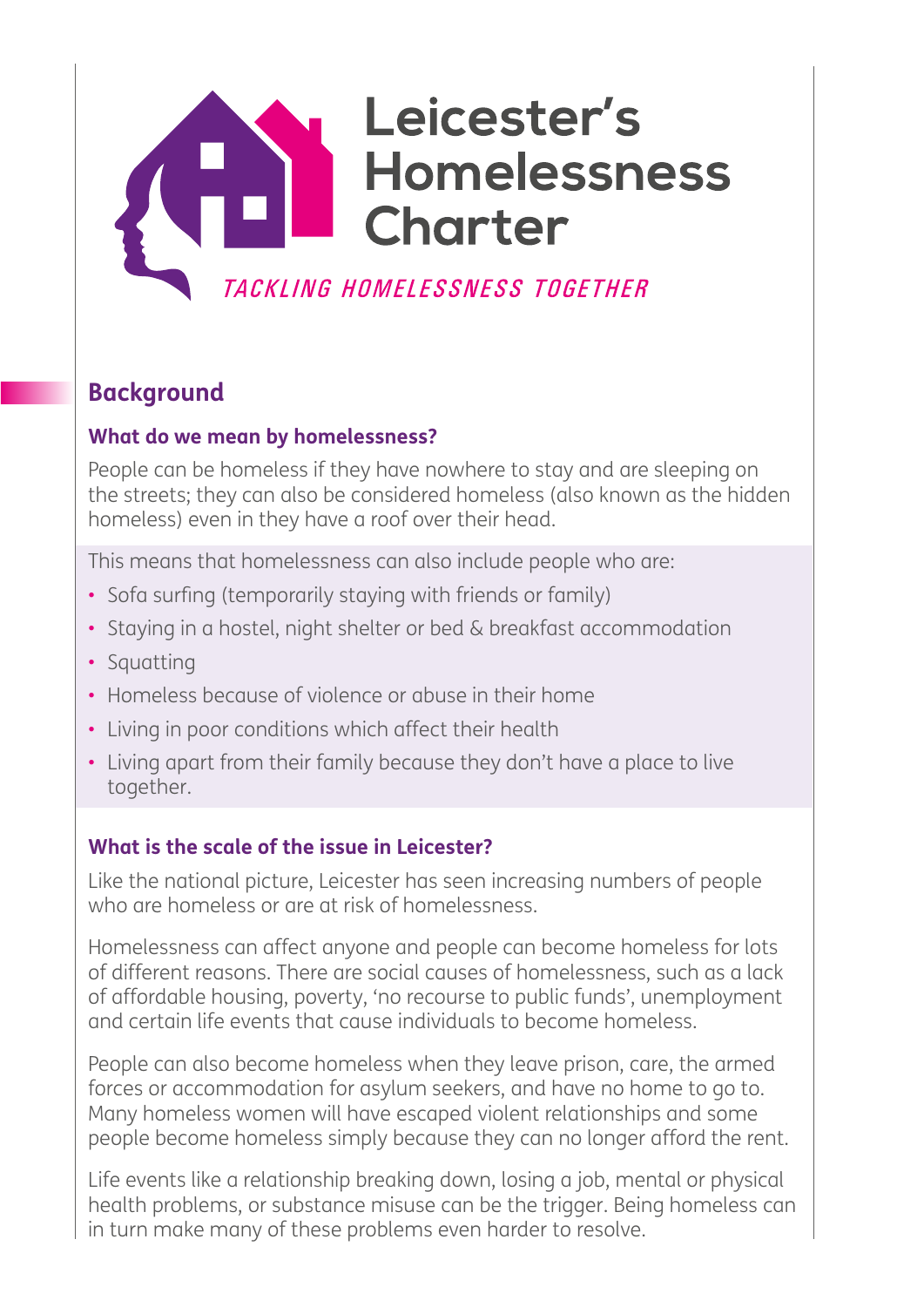During 2017 Leicester City Council undertook a comprehensive review of homelessness in Leicester (this is done at least every five years).

For the years 2016/17 we found that:

- 1,412 families were provided with support to help them maintain their current home or find alternative accommodation
- 2,327 single people were provided with support to help them maintain their current home or find alternative accommodation
- Leicester's Rough Sleeping Outreach Team identified 198 individuals who had slept rough at some time in that year – sometimes between 30 to 40 people every night

This does not include the hidden homeless, or those sleeping rough in concealed locations and who do not seek help from the local authority.

Locally it is thought that women are more likely to be hidden homeless whereas there are more homeless men in temporary accommodation.

More information about homelessness in Leicester and local homelessness services can be found in Leicester's Homelessness Review, for a copy please email

housing-transformation-team@leicester.gov.uk

### **Where did the idea for a charter come from?**

Leicester has many organisations and individuals providing support to people who are homeless in Leicester, and there are many more individuals, organisations and businesses that want to help. The question was, how do we harness this support and work effectively together to prevent homelessness?

There were suggestions that we look at adopting a similar approach to the Manchester Homelessness Partnership organised by Street Support Network. They have a charter whereby individuals, organisations, businesses can pledge their support in different ways – from a commitment to support the charter to volunteering, donating money, joining an action group to seeking a 'partnership charter-mark' for services provided.

However, Leicester is not Manchester and we want a proposal that is right for us. This sets out what we think a charter could achieve locally and what our principles and values could be.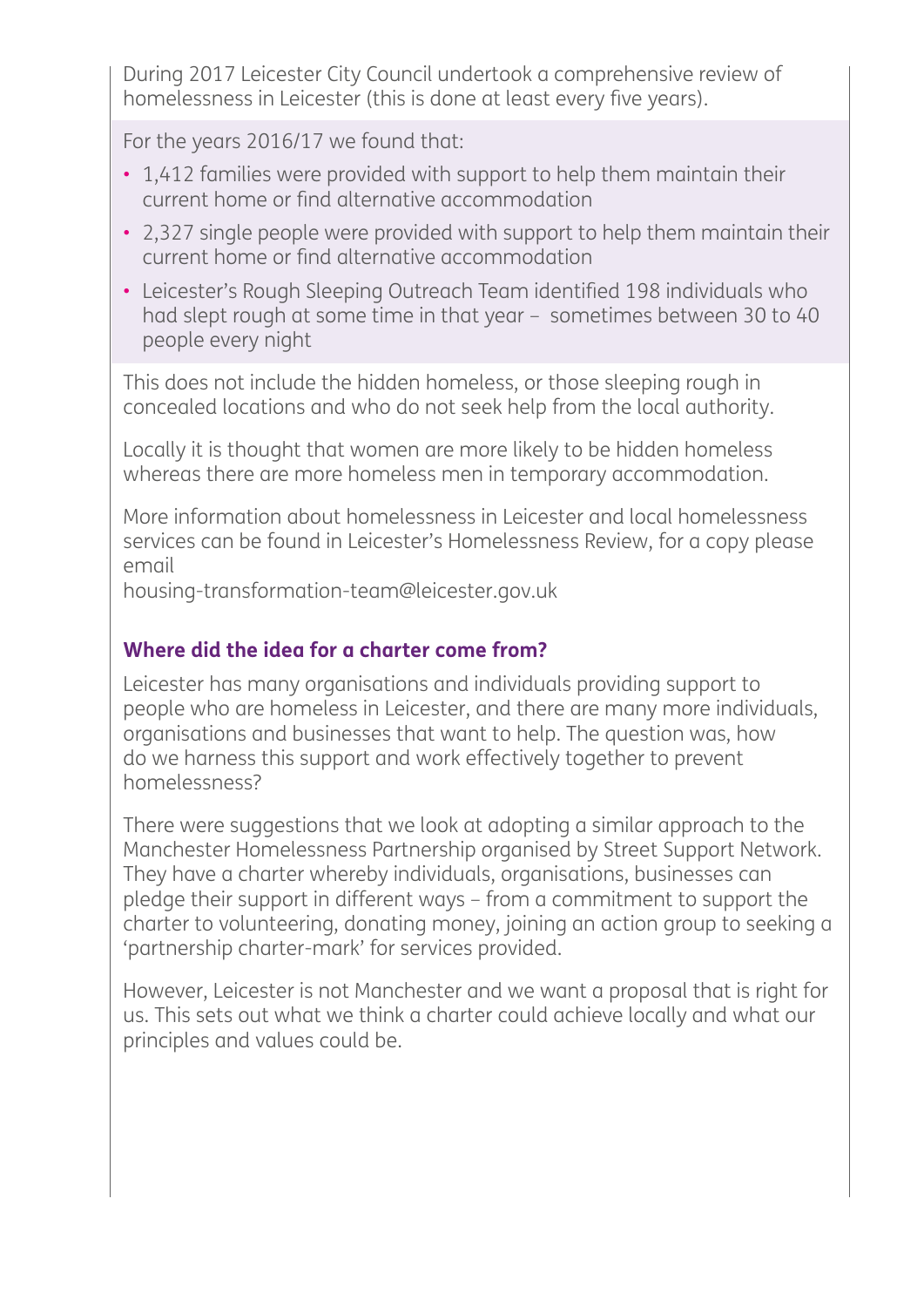# **Aims of a homelessness charter for Leicester**

- Provide a multi-sector leadership / a shared vision
- Communicate a clear vision to the wider public
- Help to harness and enable partnership working
- Gain a greater understanding of the purposes, expertise and capabilities of those involved
- Improve communication between charter supporters
- Develop an inclusive approach including involving people who are or who have been homeless
- Provide a framework for learning, improvement and sharing experience between charter supporters and to enable and monitor change
- Enable charter supporters to support and advise one another
- Develop trusted standards for homelessness services
- Raise awareness of services providing support and work to prevent homelessness locally
- Provide advice and sign-posting to charter supporters and the public
- Provide a focus for co-ordination
- Identify areas for action and working together to tackle these challenges

# **Shared principles and values**

As individuals or groups actively working to tackle homelessness, or as individuals or businesses supporting work to tackle homelessness, we share values about how people should be treated and how we should treat each other and hold principles of what we want to achieve when we work together. Involving people who have experience of being homeless will be essential to ensure Leicester's homelessness charter delivers positive action to tackle homelessness.

# **Principles of the charter**

Homelessness affects individuals, families and friends and the wider community. Partnership working can be challenging at times but our focus will be making sure people are at the heart of what we do. This includes our staff and volunteers, people who are homeless and all the people that live and work in the city.

On our own we will rarely, if ever, be able to meet all the needs of individuals who are homeless. It is therefore important to develop effective communication between those in the city working with people who are homeless, those affected by homelessness and those supporting work to tackle homelessness. More can be achieved by working effectively together; reducing duplication and ensuring we have a shared vision about working to prevent homelessness.